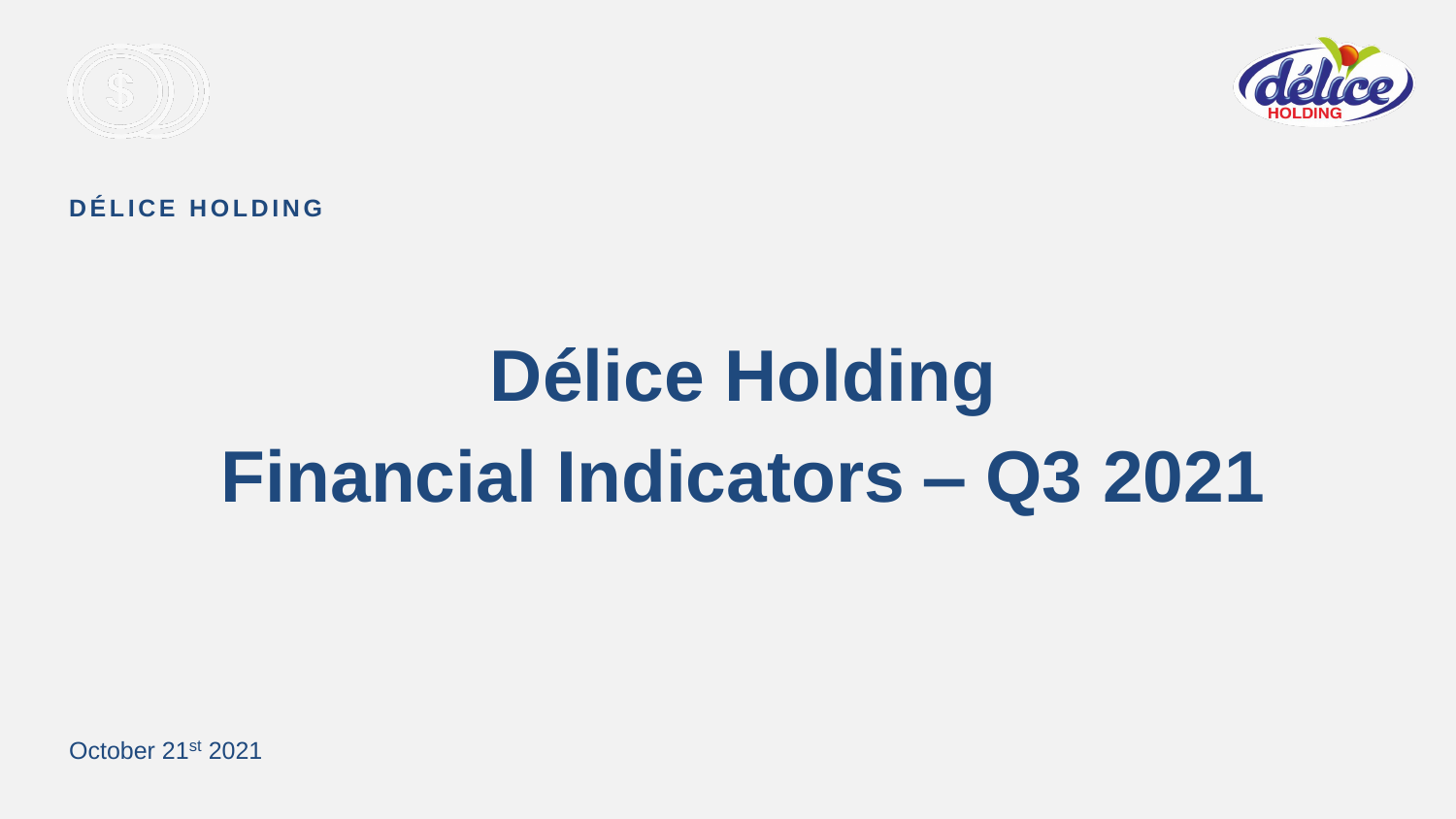

**DELICE HOLDING - FINANCIAL INDICATORS | SEPTEMBER 2021** 

# **Highlights**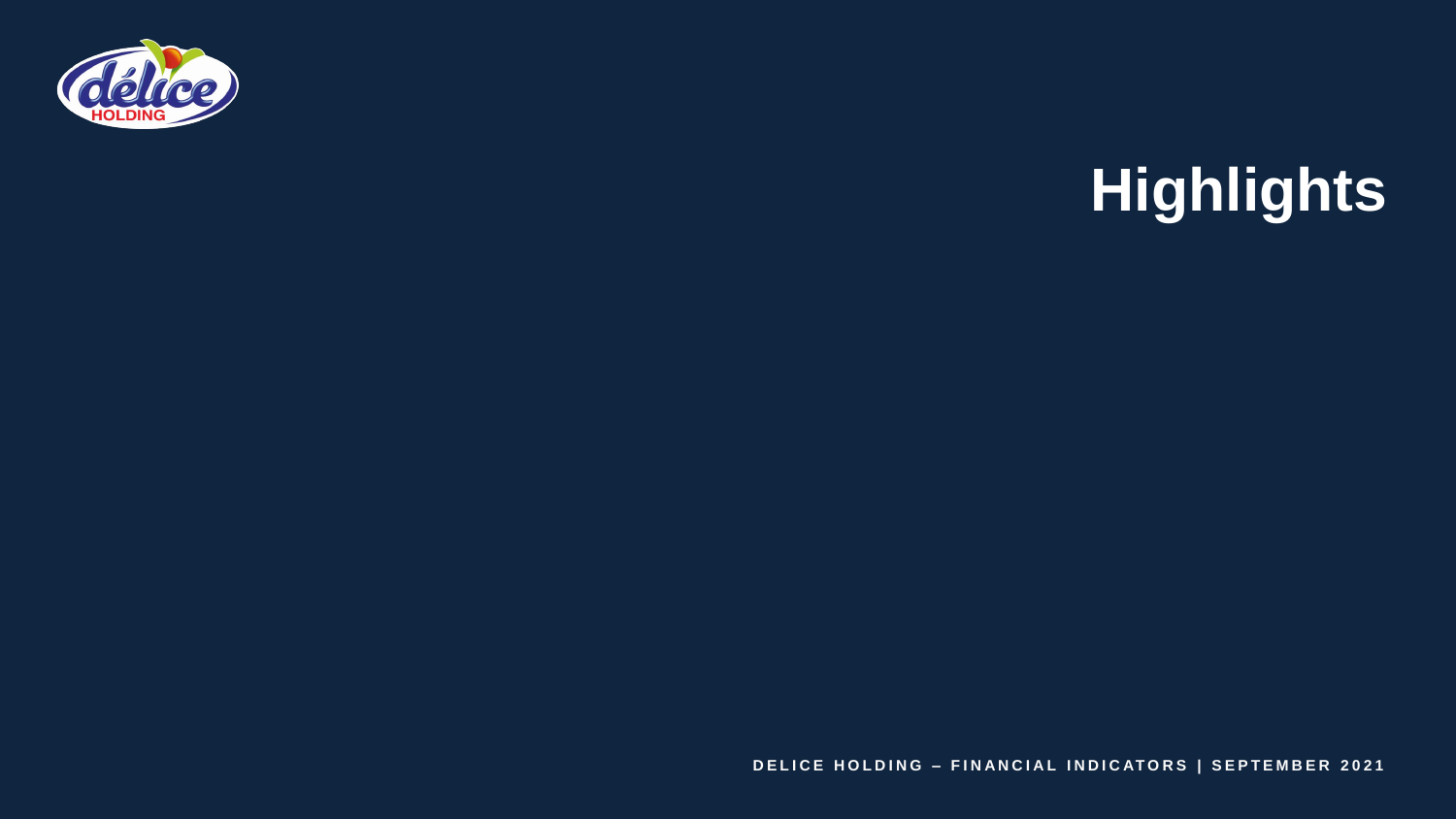Délice Holding has improved its revenues during the third quarter of 2021, making a growth rate of **13,6%** YoY.

TOTAL REVENUES IN Q3 2021

## KTND **306 841**

**(+13,6% YoY)**

# TOTAL REVENUES – YEAR TO DATE KTND **894 747**

**(+11,6%YoY)**

**DELICE HOLDING - FINANCIAL INDICATORS | SEPTEMBER 2021** 





### **Performance Indicators – Third Quarter 2021**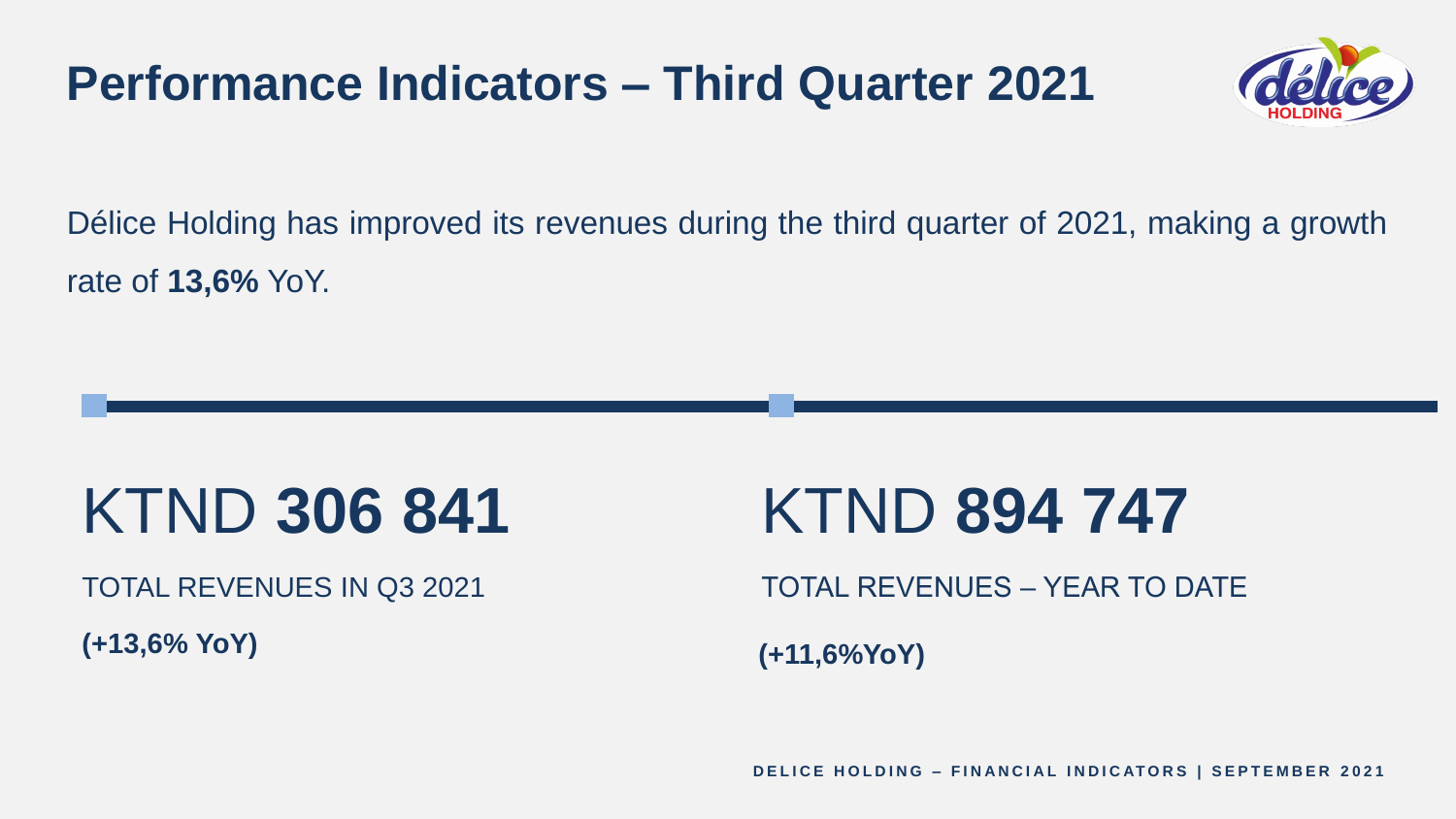Délice Holding made a total amount of **7 042 KTND** in terms of Capital Expenditures, declining by **44,6%** YoY . Investments were made, in order to increase capacity, rationalize energy consumption and finance CSR environment projects.

CAPEX IN Q3 2021

# KTND **7 042**

**(-44,6 % YoY)**

# KTND **27 000**

CAPEX – YTD **(-16,9% YoY)**

**DELICE HOLDING - FINANCIAL INDICATORS | SEPTEMBER 2021** 





- 
- 

### **Performance Indicators – Third Quarter 2021**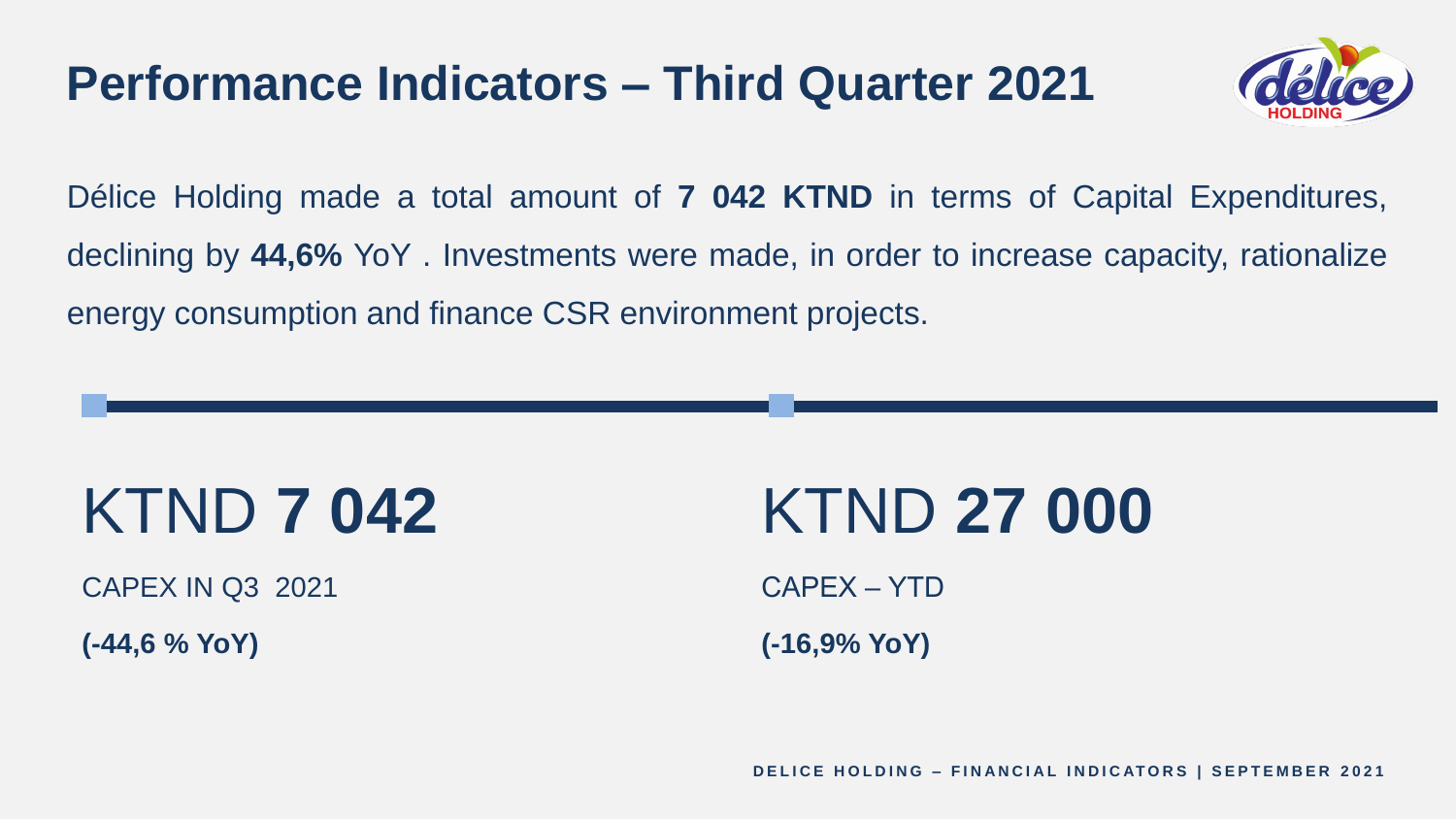

**DELICE HOLDING - FINANCIAL INDICATORS | SEPTEMBER 2021** 

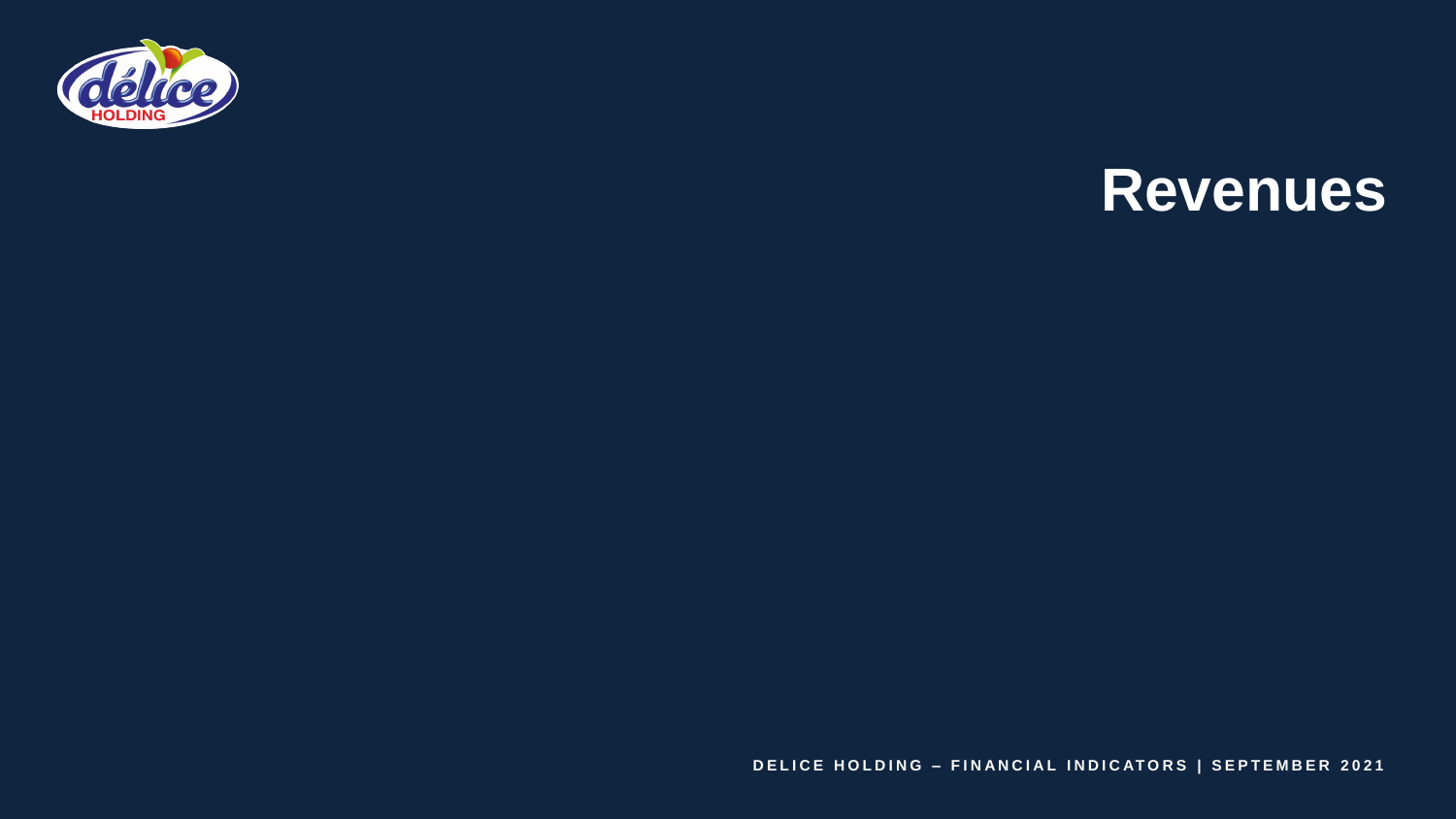Consolidated local revenues, reached **306 841 KTND** in the third quarter of 2021, making a **13,6%** growth rate, compared to the same period last year.

Exports increased by **32,7%** to reach **7 581 KTND** in Q3 2021, and totalized an amount of **26 169 KTND** since the beginning of 2021 (Vs. **24 170 KTND** the same period last year).

Total revenues made a double digit growth rate by the end of September 2021 (**+11,6%** YTD), with growing volumes, and milk price increase, that was operated in April 2021.

### Revenues in Q3 2021 **Total Local Revenues – Q3 2021**

### *In KTND*

**Total Export Revenues – Q3 2021** *In KTND*



0

### **DELICE HOLDING - FINANCIAL INDICATORS | SEPTEMBER 2021**

5000









10000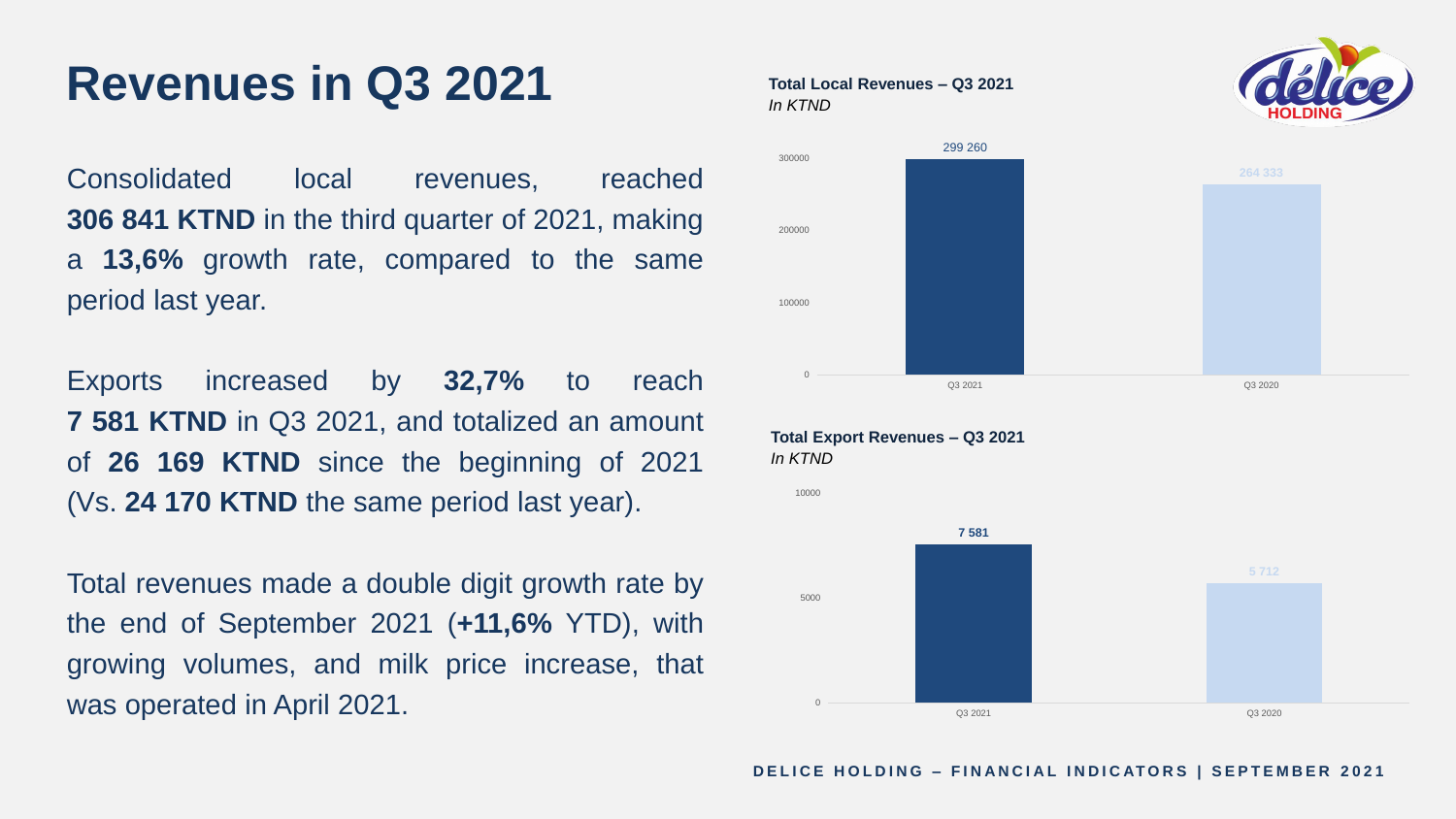

# **Capital Expenditures**

**DELICE HOLDING - FINANCIAL INDICATORS | SEPTEMBER 2021**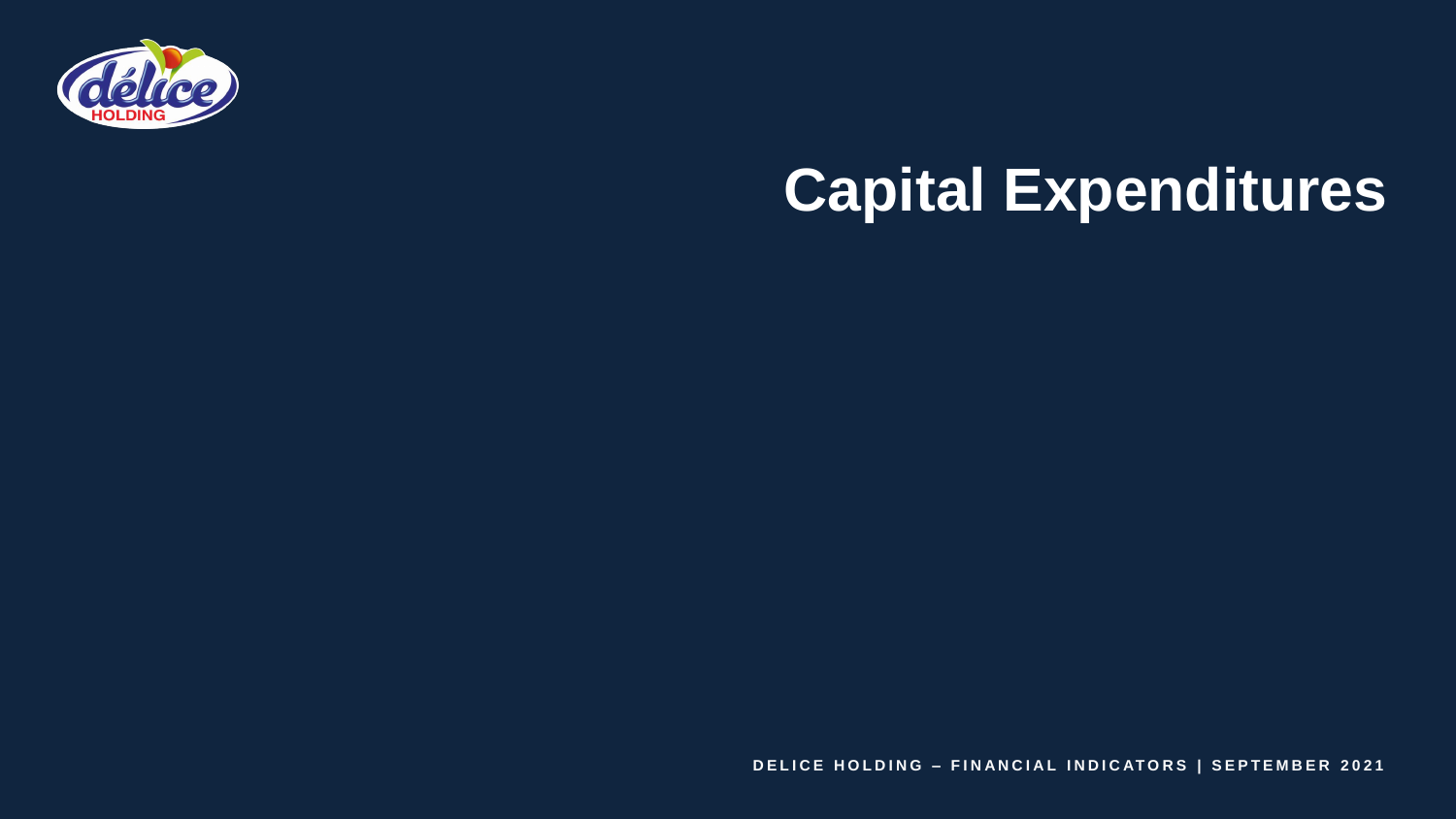CAPEX decreased by **44,6%** on YoY reaching **7 042 KTND** (Vs. **12 709 KTND** in Q3 2020) and were directed to capacity projects, and environment and energy consumption programs.

### **CAPEX in Q3 2021**

**Total CAPEX – Q3 2021** *In KTND*

0



5000



### **DELICE HOLDING - FINANCIAL INDICATORS | SEPTEMBER 2021**

10000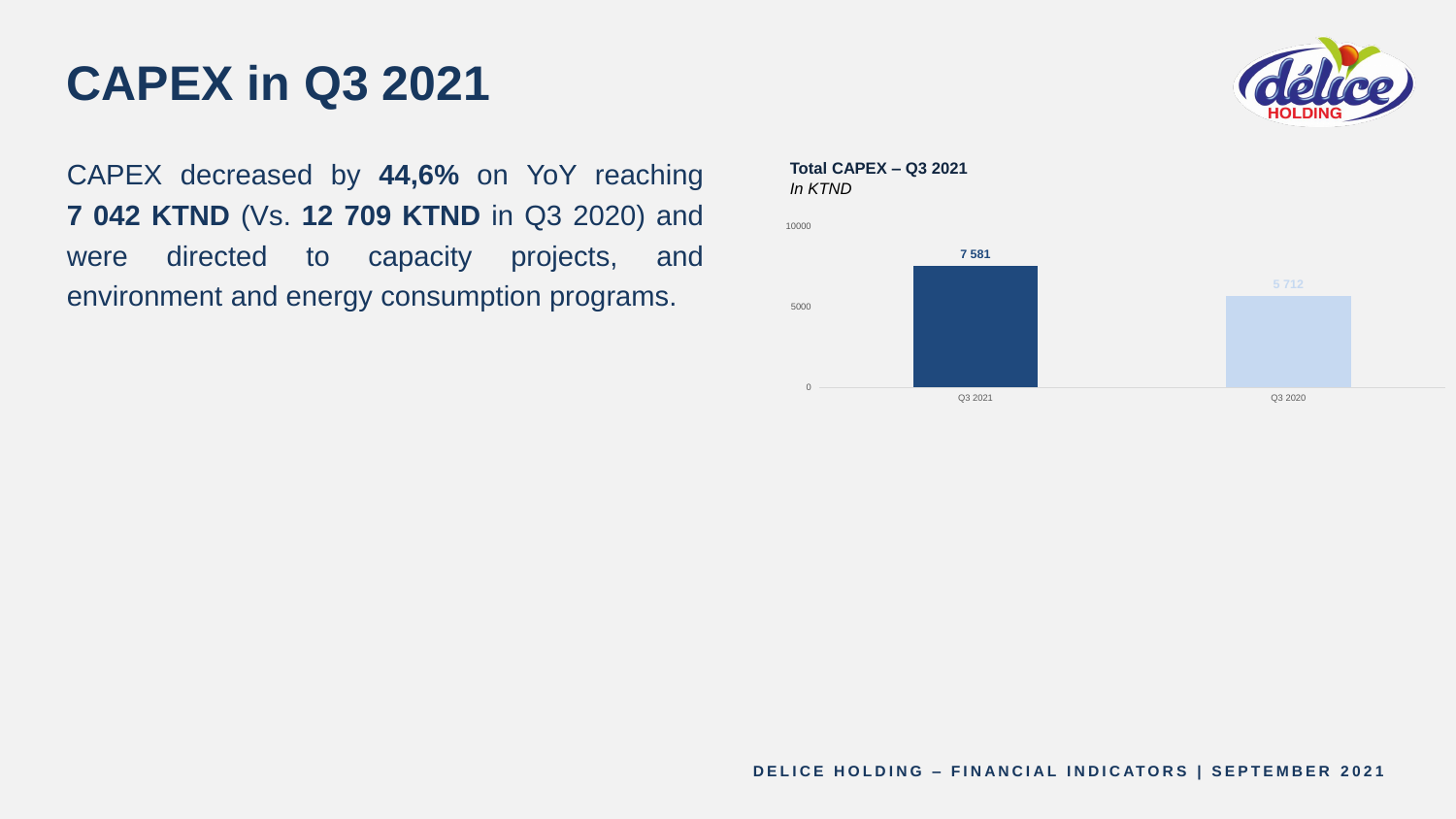



**DELICE HOLDING - FINANCIAL INDICATORS | SEPTEMBER 2021** 

# **Debt Outstanding**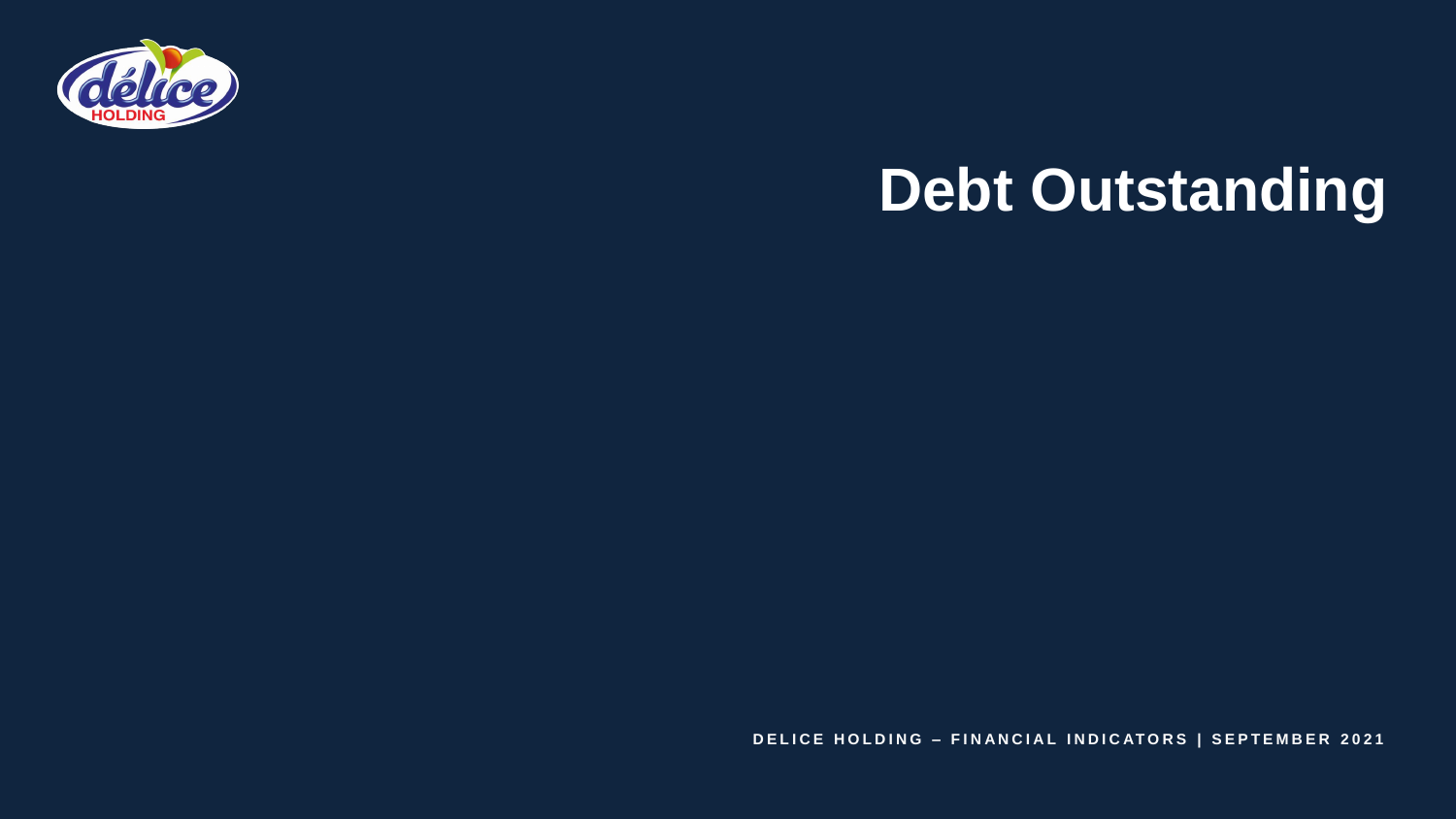Debt outstanding decreased by **48,2%** reaching a total of **124 544 KTND** (Vs. **240 212 KTND**). The effort made by the Group to reduce its short term borrowings has paid. In fact short term borrowings were reduced by **113,7%** amounting to **– 13 356 KTND** (Vs. **97 846 KTND** in Q3 2020).

This was made possible thanks to intra-Group synergies in terms of financing, and inventories optimization programs.

Long term debts amounted to **137 900 KTND**, thus making a slight decrease of **-3,1%** versus the same period last year.

### **Debt Outstanding in Q3 2021 Total Long Term Borrowings– Q3 2021**

### *In KTND*

### **Total Short Term Borrowings – Q3 2021**

*In KTND*



| 150000   |  |
|----------|--|
| 100000   |  |
| 50000    |  |
| $\Omega$ |  |

-15000





### **DELICE HOLDING - FINANCIAL INDICATORS | SEPTEMBER 2021**

35000

85000